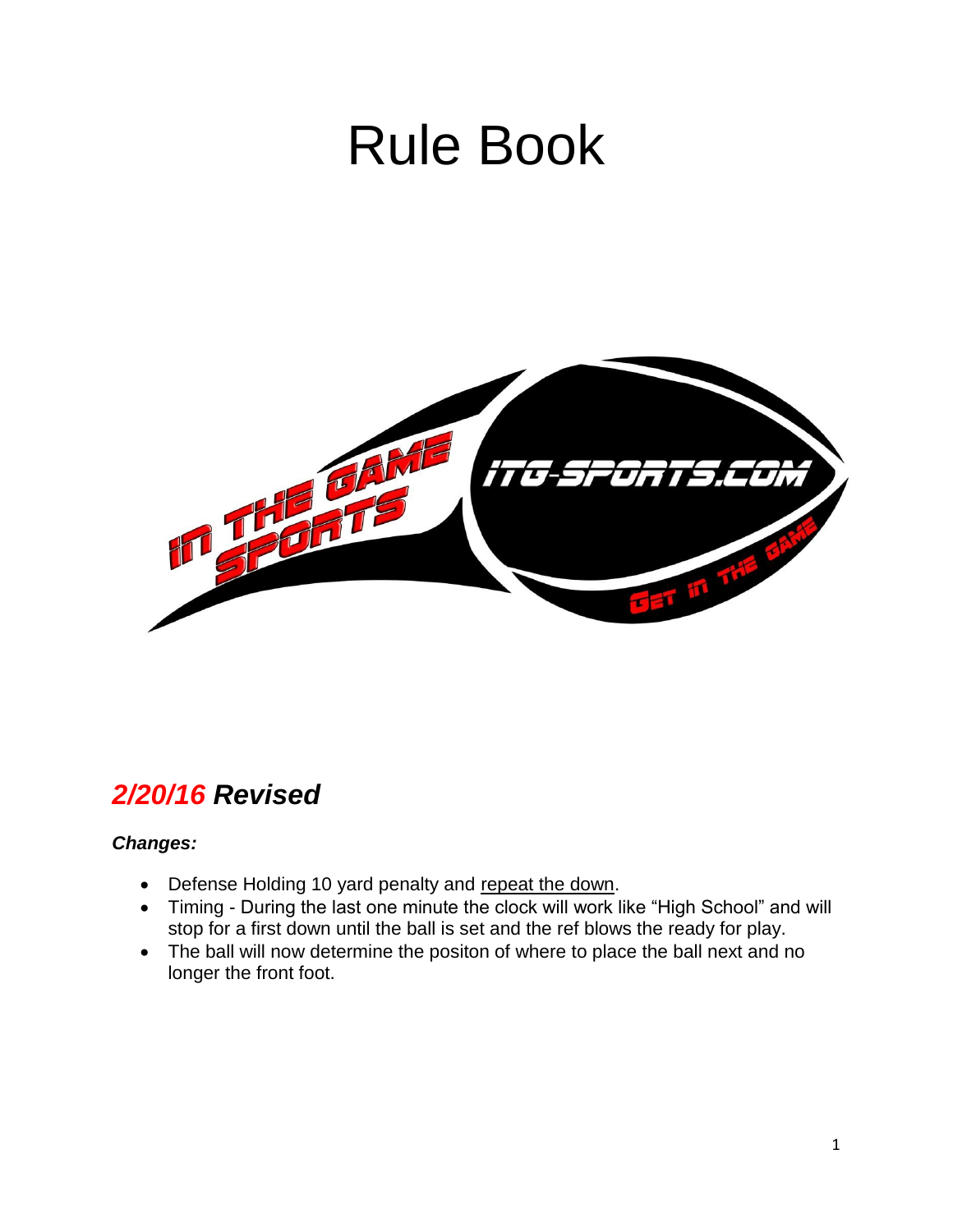## **In The Game Sports Flag Football Official Rules**

| <b>I ABLE OF CONTENTS</b> |    |
|---------------------------|----|
| <b>FLAG FOOTBALL</b>      |    |
|                           |    |
|                           |    |
|                           |    |
|                           |    |
|                           |    |
|                           |    |
|                           |    |
|                           |    |
|                           |    |
|                           |    |
|                           |    |
|                           |    |
|                           |    |
|                           |    |
|                           |    |
|                           |    |
|                           |    |
|                           |    |
|                           |    |
|                           |    |
|                           |    |
|                           |    |
|                           |    |
|                           |    |
|                           |    |
|                           |    |
|                           | 13 |

#### **I. PLAYERS AND ROSTERS**

#### **A. Divisions**

Play is open to boys and girls of ages 5 through 15, who are organized into four divisions:

- Age 6 and under (6U)
- Age 8 and under (8U)
- Age 10 and under (10U)
- Age 12 and under (12U)
- Age 15 and under (15U)

Age is calculated on the cut-off date, which may vary depending on the season. Typically, these dates are: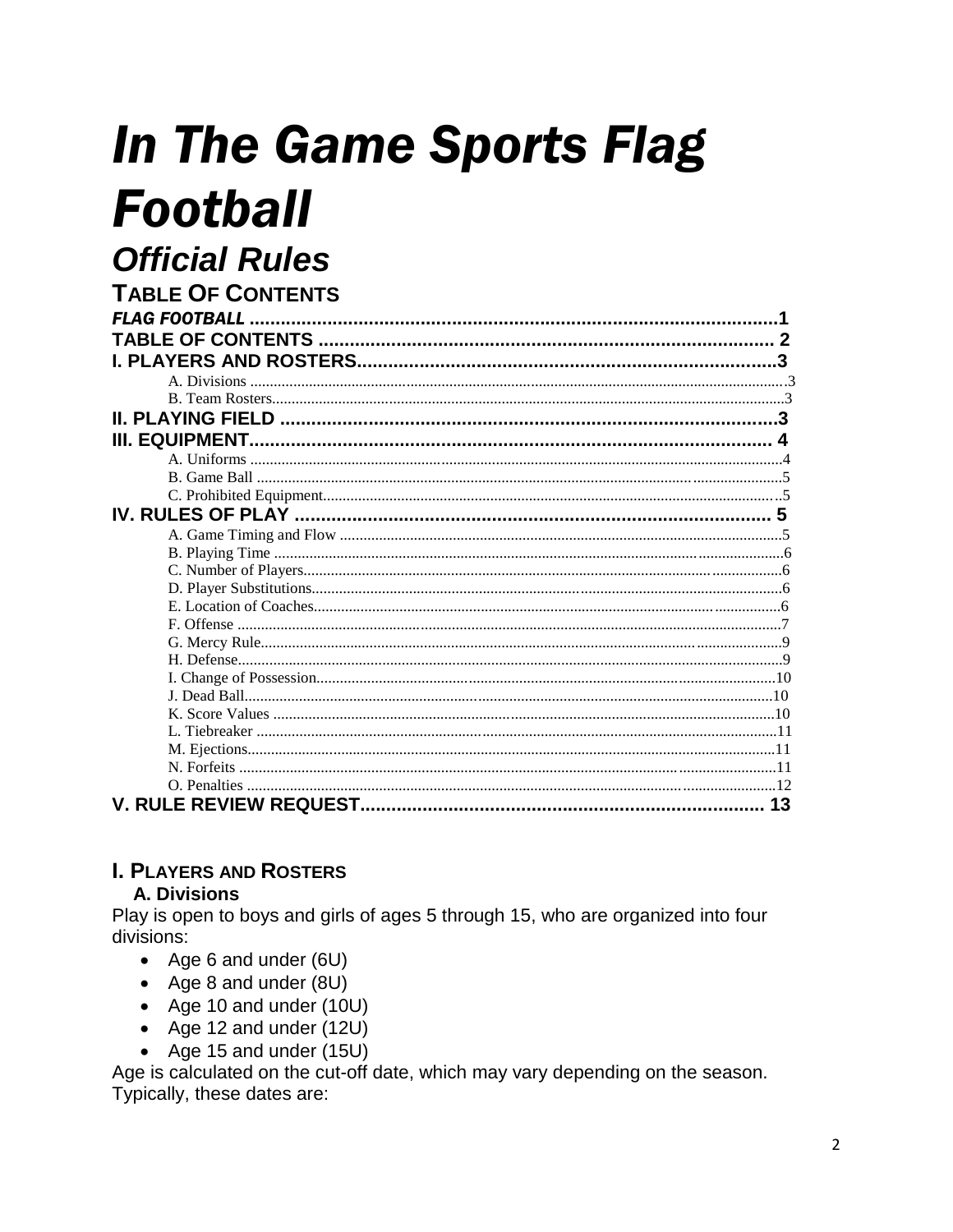Winter and Spring Seasons – January 1 Summer and Fall Seasons – June 1

The League may adjust the division demarcations or the date used for age determination at any time.

Proof of age must be provided upon request by the League.

#### **B. Team Rosters**

A roster of eligible players will be maintained by the League and may only be modified at its discretion. In general, roster changes will be allowed until the third game of the season, after which they are approved only under special circumstances.

Only players on the official roster may be used in games. Use of nonroster players is prohibited, and, at the League's discretion, may result in forfeit of all games in which the player participated. Use of a nonroster player also may result in disciplinary action, including suspension of the coach.

#### **II. PLAYING FIELD**

As depicted in the figure below, the field is 30 yards wide, 70 yards long and is divided lengthwise into two zones of 25 yards each, which lie between two end zones of 10 yards each. The field also includes extra point markings at 5 and 12 yards from each end zone.



Flag Football Playing Field 70 Yards

**III. EQUIPMENT A. Uniforms**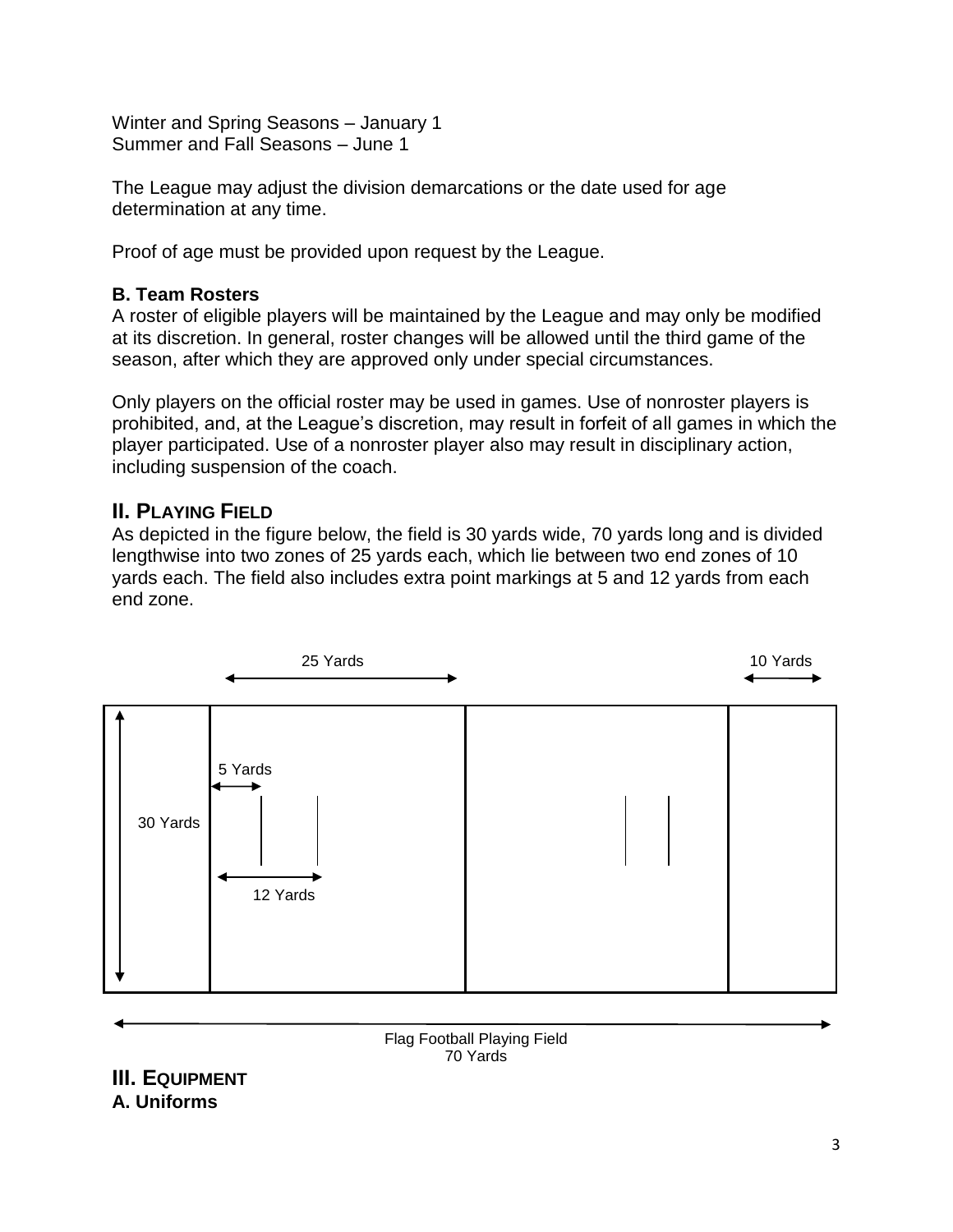The uniform consists of:

- An official In The Game Sports flag football jersey
- Shorts or pants
- Rubber Cleats
- A protective mouth guard
- A flag belt

This uniform, including mouth guard and flag belt, must be worn at all times on the field of play. For all games, the home team shall be the one listed second on the schedule. The home team shall wear the darker jersey color.

Uniforms are subject to the following restrictions:

- Jerseys must be tucked in at all times.
- Footwear must be sneakers or cleated shoes with no exposed metal parts.
- Flag belts must be of the type provided by the League
- Flag belts must remain snug and unimpeded by clothing at all
- times.
- Flag belts must be of a color that contrasts (in the official's
- judgment) with underlying clothing.
- Flag belts must be in good condition and have three unaltered
- streamers attached.

#### **B. Game Ball**

The game ball shall be a conventional football constructed of leather, rubber, or similar material. The ball must be inflatable and have seams.

The allowable sizes vary by age group:

6U and 8U: Mikasa – Model F5505 or Champro "Pee Wee Size"

10U and 12U: Mikasa – Model F5506 or Champro "Junior Size"

15U: Mikasa– Model 5507 or Champro "Intermediate Size"

The offensive team has the option of substituting another ball in place of the standard one, subject to approval by the League. In general, a conventional football which is no smaller than the standard one will be approved. Unconventional balls will not be approved; this includes Nerf balls and others constructed of unusual materials.

#### **C. Prohibited Equipment**

- Shorts or pants with pockets, belt loops, belts, or exposed draw
- strings
- Shoes with exposed metal
- Non-athletic shoes
- Padding of any kind, including hard surface padding such as
- shoulder pads, hip pads, or helmets
- Any hard substance on a player's clothing or person
- Hard casts, even if covered by soft material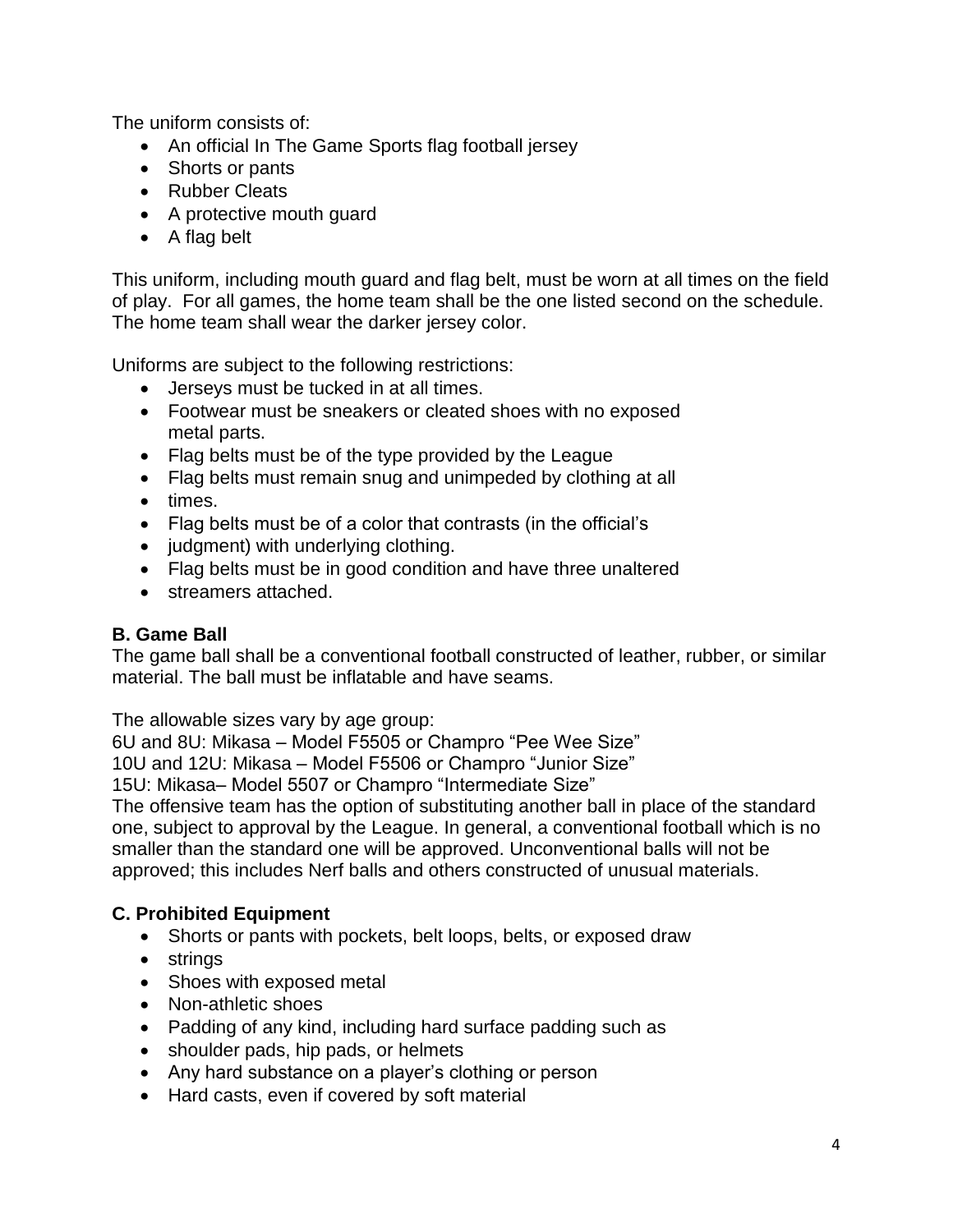- Sticky substances such as grease or glue on a player's clothing
- or person
- Jewelry of any kind, except for medical alert bracelets
- Barrettes or other hard objects worn on the head
- Eye glasses, unless of athletically approved construction and
- containing shatter-proof lenses
- Anything that the official feels could endanger or confuse players

#### **IV. RULES OF PLAY**

#### **A. Game Timing and Flow**

- A game consists of two halves, each of 20 minutes duration, separated by a five minute halftime period.
- Before the one-minute warning of each half, the game clock runs continually, except: When an injury occurs, During a timeout, When an official deems it appropriate to stop the clock
- Within the final one minute of each half, a "High School Clock" is used, which stops after incomplete passes, going out of bounds, change of possession, first down, and during extra point attempts and penalties. This excludes a fumble (When the ball touches the ground) the clock will continue to run.
- Spiking the ball to stop the clock is permitted during the final minute under center.
- Each team is entitled to two timeouts per half, each of which lasts for 30 seconds.
- The offense must put the ball in play within 30 seconds of the "ready for play" whistle. (6U Excluded from this rule)
- A coin toss determines which team takes first possession of the ball. The winner of the toss has the option to begin on offense or defense. The team that begins on offense in the first half will begin on defense in the second half.
- The team that begins on defense is allowed to choose which goal to defend.
- Teams switch directions at the beginning of the second half.

#### **B. Playing Time**

It is the goal of the League to provide every child the opportunity to develop as an athlete. With this in mind, it is required that all players receive at least one half playing time during each game and that each player be actively utilized. Coaches are urged to abide by the spirit of this rule.

#### **C. Number of Players**

Play shall be five on five. In the event that only four players are present for a given team, they shall be allowed to play with four, although the opposing team shall still be allowed the option to play with five.

#### **D. Player Substitutions**

Players may be freely substituted after any dead ball.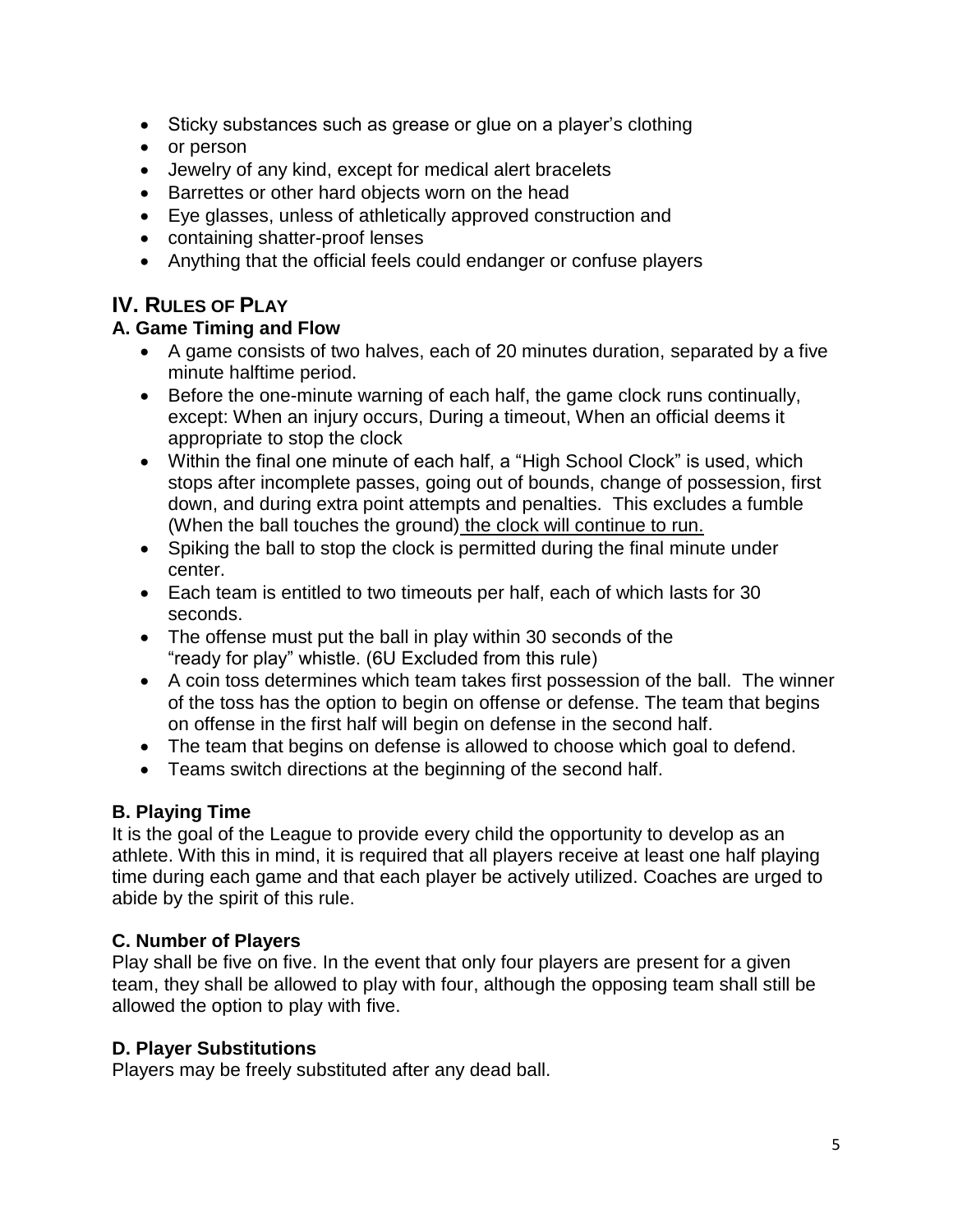#### **E. Location of Coaches**

6U and 8U: Two coaches per team are allowed on the field to instruct players. The coaches must move at least 15 yards away before the ball is snapped.

10U and 12U: One coach is allowed on the field to instruct players. This coach must move at least 15 yards away before the ball is snapped.

14U and 16U: Coaches must move to the sideline before the ball is snapped.

In all cases, it is the coaches' responsibility to avoid interfering with play. Officials may take appropriate action, including issuing a warning, re-playing a down, imposing penalties, or removing a coach from the field, if he/she believes the coaches' presence has interfered with play.

#### **F. Offense**

#### **Snapping the Ball**

The center must snap the ball between the legs and must release the ball to the quarterback for a legal play to begin. Shotgun snaps are allowed but not required. Handoffs to the center are allowed, however he/she may not receive a handoff between the legs.

#### **Number of Downs**

Each team will have four downs to advance the ball across the first down marker or into the opposing end zone. After a team crosses the first down marker, it receives four more downs.

#### **Ball Position**

At the end of a play the ball now determines where the ball is to be spotted.

#### **Running**

The player who receives the snap (the quarterback) may not run the ball beyond the line of scrimmage until it has been given to another player. After the ball has been passed, handed off, or pitched to another player, then this restriction no longer applies; the quarterback becomes eligible to run, pass, or receive the ball.

Spin moves are allowed.

It is the ball carrier's responsibility to avoid colliding with defenders that lie in his/her path. (We want to avoid injuries). Unintentional contact shall not be penalized, provided the ball carrier makes an effort to avoid it. Failure to attempt to avoid contact with a defender (charging) may be penalized, even if it does not result in a collision.

#### **No-Running Zones**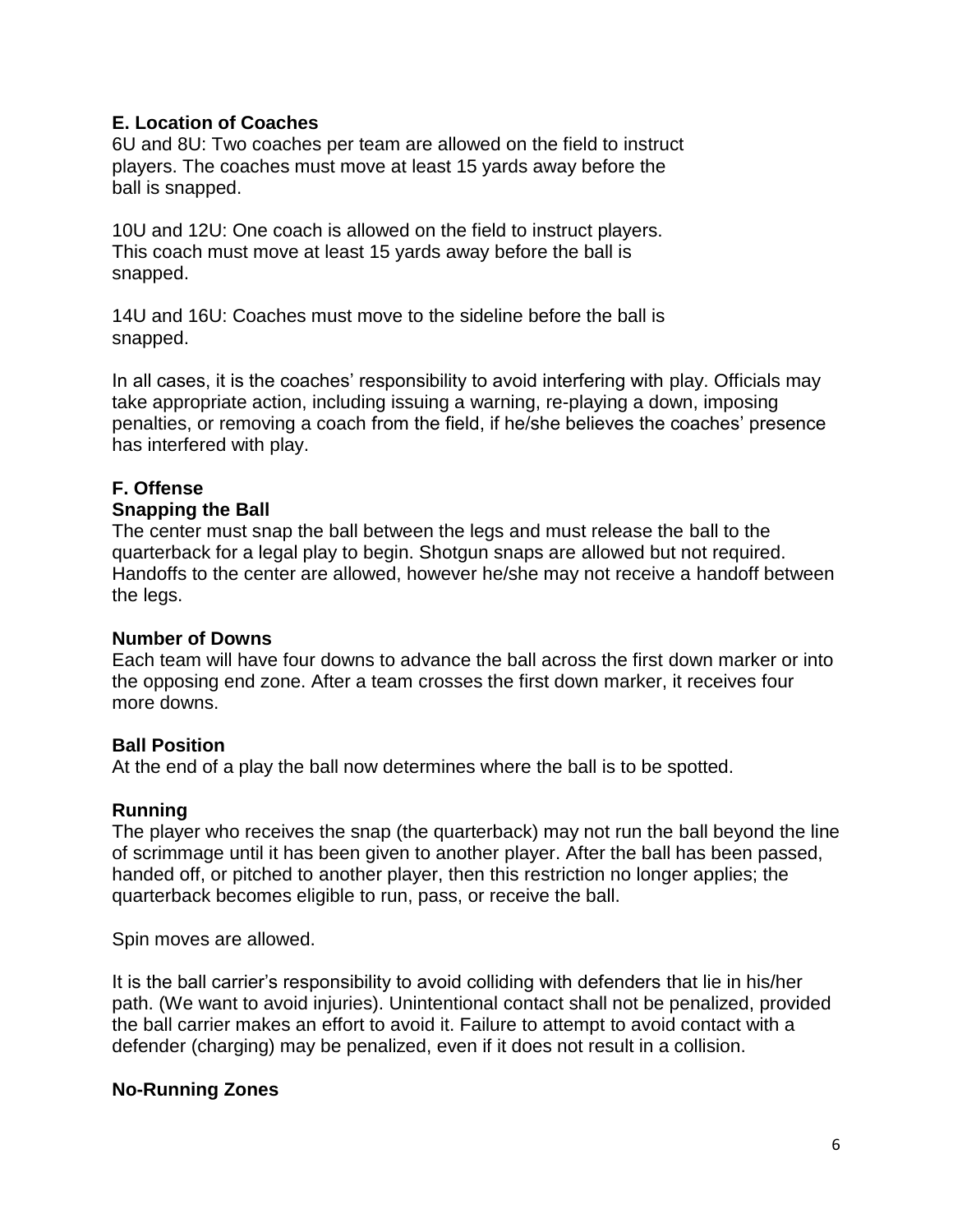There are five yard no-running zones on the near side (from the offensive point of view) of the first down marker and end zone. When the line of scrimmage lies within one of these zones, no running plays are allowed. This means that the offense must attempt a forward pass. Handoffs, pitches, and laterals are allowed, but must lead to a pass attempt.

The one-point extra point line is within the no-running zone.

#### **Laterals**

Laterals are allowed.

There is no limit on the number laterals that may occur during a given play, and they may occur whether behind or beyond the line of scrimmage.

#### **Handoffs**

Handoffs may occur only behind the line of scrimmage.

There is no limit on the number of handoffs that may occur during a given play. Handoffs may be forward or backward and do not limit the offense's option to throw a subsequent forward pass.

#### **Seven Second Rule**

After the ball is snapped, the quarterback has seven seconds to pass, handoff, or pitch the ball. After this time expires, the ball shall be returned to the line of scrimmage and the down shall be lost. (6U Ref's Call)

As soon as the quarterback no longer has possession, the seven second rule ceases to apply, even if the quarterback gains possession of the ball again.

#### **Passing**

No more than one forward pass is allowed on the same play.

All players (including the quarterback) are eligible receivers.

#### **Blocking**

The only type of blocking allowed is screen blocking (similar to a pick in basketball). A blocker must be in a stationary position when impeding a defensive player's progress. The blocker must remain stationary, even if the defensive player moves evasively. If significant contact occurs and the blocker is moving, then it results in a penalty on the blocker. If an offensive blocker remains stationary and contact occurs, the penalty is on the defense.

No intentional contact is allowed by the offense or defense (e.g. use of hands, cross body and roll blocking, shoving).

#### **Receiving**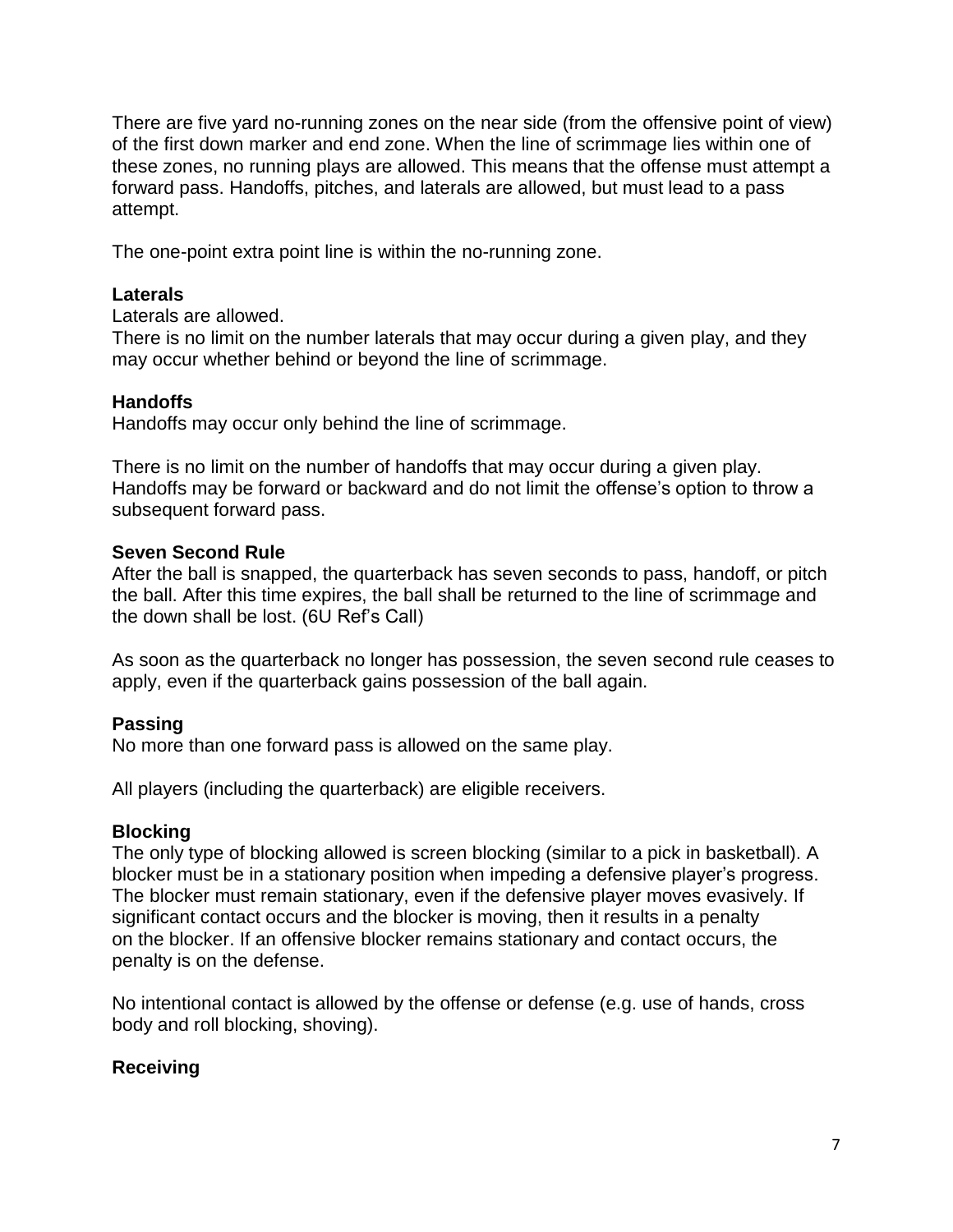A completion results when the receiver has control of the ball with at least one foot in bounds.

If a receiver catches a pass while not wearing a flag belt, the ball shall be down at the point of the catch.

#### **Motion**

No more than one player at a time is allowed to be in motion, and a player in motion may not move toward the line of scrimmage until the ball is snapped.

#### **Restrictions**

- Ball carriers are prohibited from using hands, arms, or the ball to impede access to the flag belt.
- The ball carrier shall not lower his/her head to charge or run into a defensive player.
- No intentional contact of any kind is allowed. This includes charging or running directly into a defensive player or stiff arming.
- The ball carrier is not allowed to dive. If he/she dives into the end zone, it is not a score; a diving penalty shall be imposed from the goal line.

#### **G. Mercy Rule**

If a team is ever winning by 20+ points in a game, the winning team may not:

- Rush the quarterback ( 10 yard penalty and first down)
- Pass the ball on offense (except in no rush zone)
- Return interceptions ( will start at own 5 yard line)
- One point conversion only on touchdowns
- Offense is limited to one handoff or lateral per play (a second handoff or lateral will result in play being stopped at the spot. No additional penalty yardage will be in effect.
- Once the point spread is **less than 20 points**, these rules are no longer in effect.

#### **H. Defense**

#### **Flag Pulling**

- To stop the ball carrier, the defensive player must remove the flag belt or force (without contact) him/her out of bounds.
- No intentional contact is allowed. This includes tackling, pushing, grasping, and bumping. This also includes touching the face or head in any way or contacting a passer's arm or the ball while he/she is holding the ball.
- Incidental contact to the ball carrier's body while reaching for the flag belt is not a violation.
- If a ball carrier's flag falls off without being touched, he/she is down at the spot it touched the ground.

#### **Rushing**

Any defensive player is eligible to rush the quarterback if he/she is behind the rushing line when the ball is snapped. The rushing line is marked by the official and is seven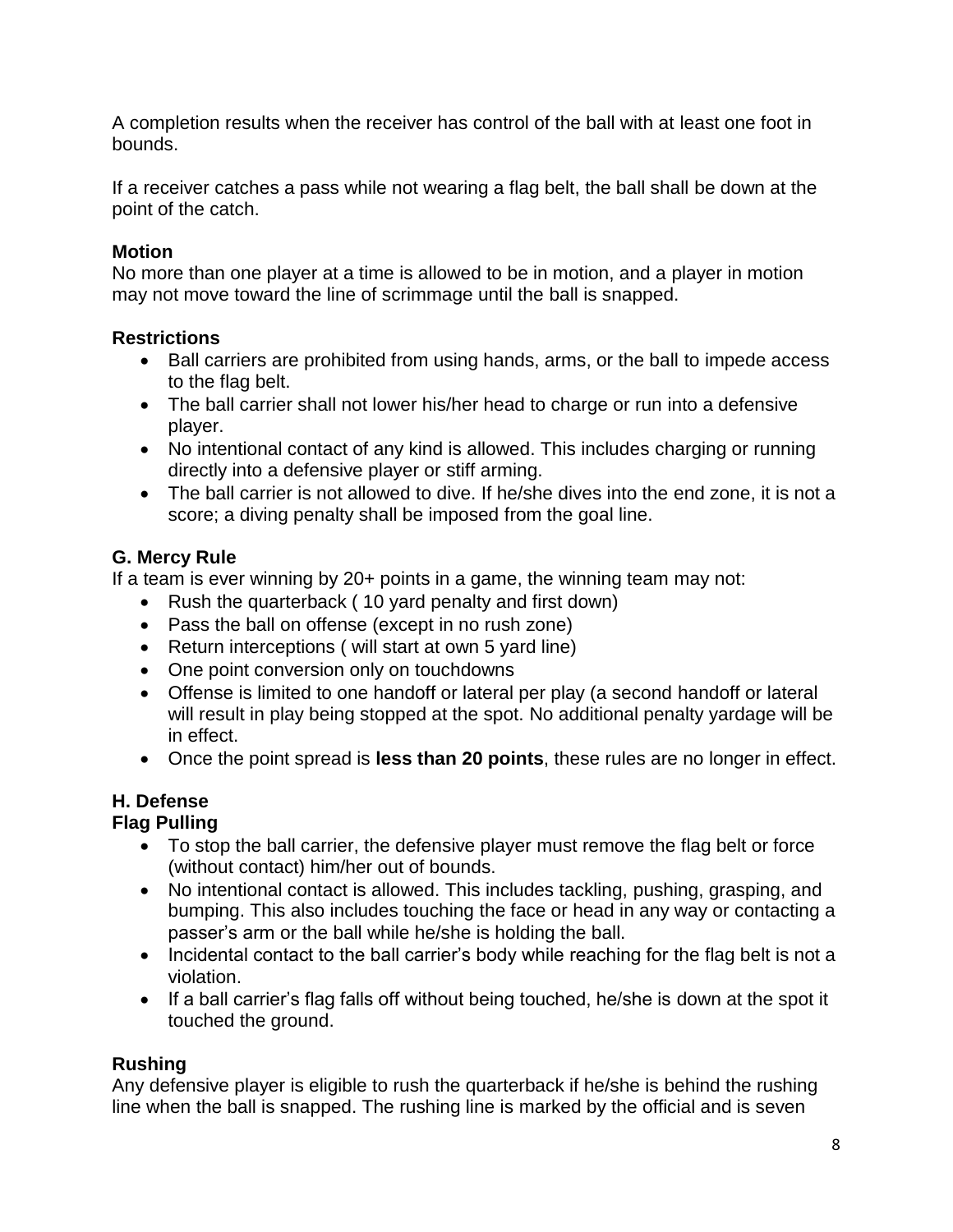yards from the line of scrimmage. This seven-yard distance applies even if the first down line or goal line is less than seven yards from the line of scrimmage.

If the defensive player crosses the seven yard rushing line before the ball is snapped he/she cannot rush.

Any number of players may rush the quarterback, provided they comply with the listed restrictions. When the ball leaves the quarterback's hands (for a handoff, pitch, lateral, or pass), then all defensive players immediately become eligible to rush, regardless of whether they lined up behind the rush line.

#### **I. Change of Possession**

A team failing to advance beyond the first down marker or into the end zone after four downs loses possession of the ball. The opposing team takes possession on its own five yard line.

An intercepted pass results in a change of possession and may be returned until the ball is dead. The line of scrimmage then moves to the point at which the ball was ruled down.

#### **J. Dead Ball**

The ball shall be declared dead when:

- The ball touches the ground
- Any part of the ball carrier other than hands or feet touches the ground
- A run is attempted from a no-running zone
- The ball carrier's flag belt falls off or is removed
- The ball carrier scores
- The ball carrier steps out of bounds
- The seven second clock expires

#### **K. Score Values**

- Touchdown: 6 points
- Point after touchdown
	- o From 5 yards: 1 point
	- o From 12 yards: 2 points
- Safety: 2 points (Includes a pitch, dropped ball/fumble)
- Extra point attempt (whether from 5 or 12 yards) returned to opposing end zone: 2 points

#### **L. Tiebreaker**

If a game is tied at the end of the second half, play transitions to a tiebreaker period. A coin toss is used to determine ball possession and direction in the same way as at the beginning of the game. There will be only one coin toss during tiebreaker play. If additional periods are played, teams shall alternate possession. Team direction does not change between tiebreaker periods.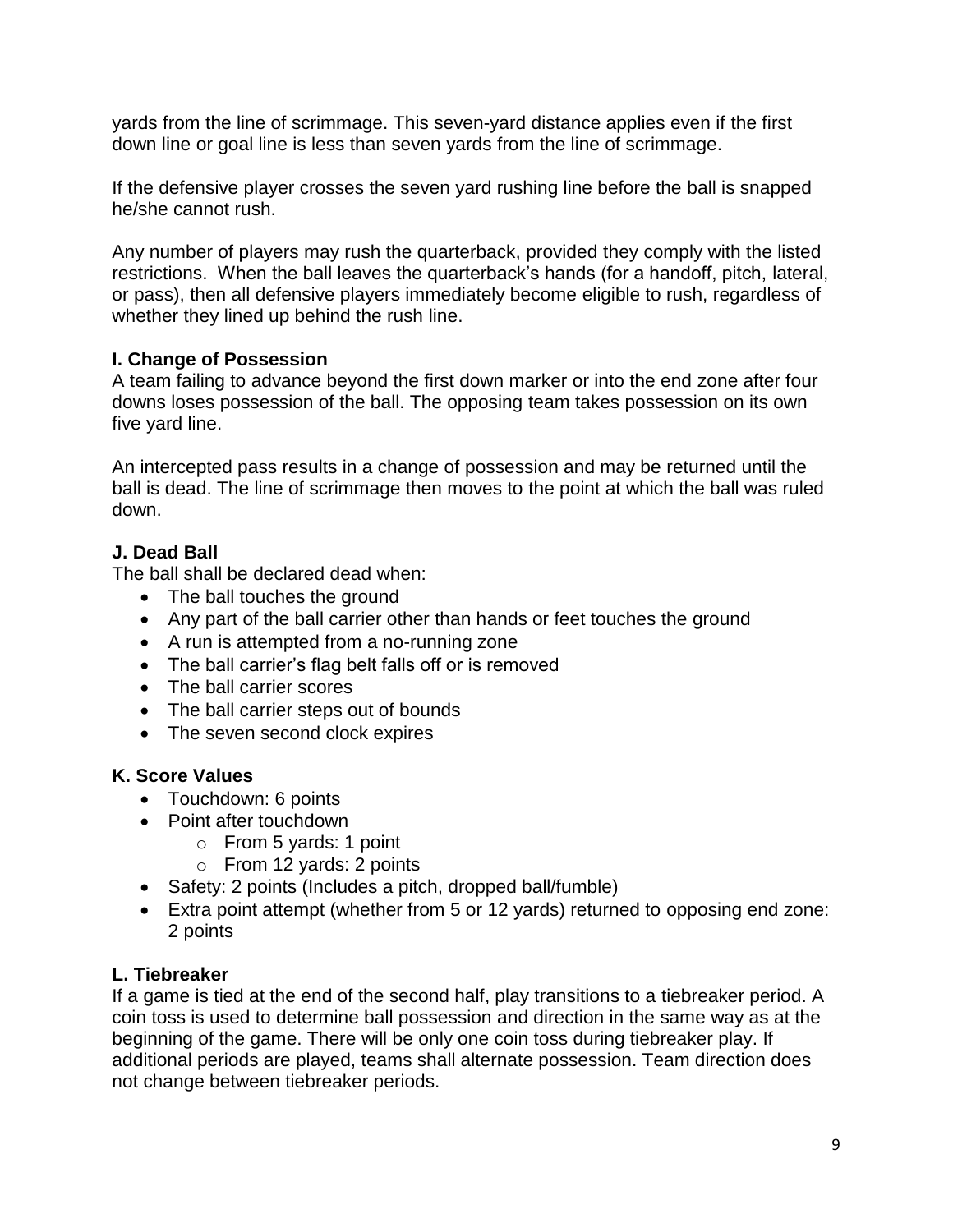Each team starts with a first and goal at the mid-field line and play proceeds normally until the team scores or is stopped. The other team then receives the same opportunity.

A tiebreaker period consists of a possession by each team. There will only be one overtime period and if the score is still tied after the overtime period, then the game is ruled a tie, except in tournament play, in which play continues until a winner is determined.

If an interception occurs in OT it will be a live ball and if returned for a TD the points will count. If not returned for a TD the team will get the ball at mid field.

Each team may call one time-out during a tiebreaker period.

#### **M. Ejections**

At the official's discretion, a player may be ejected from the field for unsportsmanlike conduct or any flagrant violation of the rules. To eject a player, the official shall notify the coach, who is responsible for removing the player within two minutes to avoid a forfeit.

Any player ejected may be put on probation with possible suspension, depending upon the severity of incident. The League shall have full discretion when imposing penalties.

Our league is intended to provide a family-oriented environment for the enjoyment of children. All coaches, players, and spectators are expected to show good sportsmanship at all times. The League, at its sole discretion, reserves the right to eject, suspend, or dismiss anyone for any inappropriate behavior.

If a coach is ejected he must go two fields away until the game is completed and no verbal outburst. This results in a one game suspension.

#### **N. Forfeits**

If a team cannot field at least four players, the game will be forfeit.

If a team is more than 10 minutes late for their game start time, the game will be forfeit.

The score of a forfeited game shall be 7-0.

#### **O. Penalties**

All procedural penalties are five yards. All other penalties are ten yards. Some infractions may carry additional penalties, including loss of down, automatic first down, or ejection.

Penalties are either imposed from the basic spot or from the point at which the foul occurred.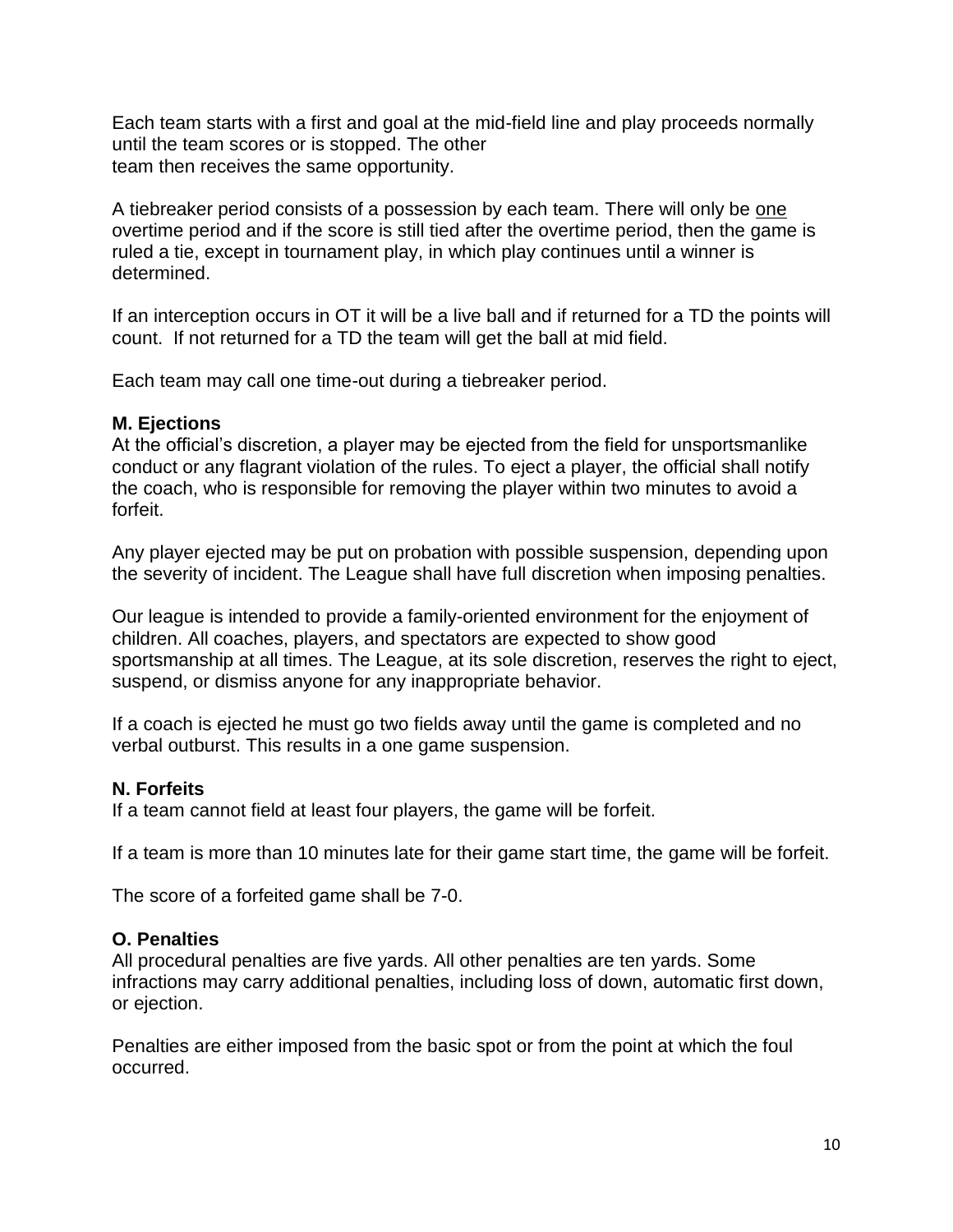For fouls that occur before or during (prior to the catch) a legal forward pass, the basic spot is the original line of scrimmage. Otherwise, the basic spot is the point at which the ball would be spotted if no penalty had occurred.

The offended team always has the option to decline. When the penalty is greater than the distance to the goal line, it shall be half the distance to the goal line.

A period of play cannot end on a defensive penalty, unless the offense chooses to decline it. In the event of a defensive penalty that is not declined, the offense receives another play. On a penalty by the defense on a successful extra point the penalty is ignored. Unless a un-sportsmanship flag is thrown. The ball for the starting offense will be placed on 2.5 yard line which is half the distance from the 5 yard line.

#### **Loss of 5 Yards – Procedural Infractions**

- Delay of Game
- Encroachment
- False Start
- Illegal Motion
- Attempting to Run From a No-running Zone
- Illegally Rushing the Quarterback
- Equipment Violation (If continual issue)
- Intentional Grounding (pass attempt to get rid of the ball with no receivers in the area) **6U Excluded from this rule** (Loss of Down)

#### **Loss of 10 Yards from Basic Spot (line of scrimmage)**

- Offensive Pass Interference (Loss of Down)
- Defensive Pass Interference (Automatic First Down)
- Roughing the Passer (Automatic First Down)
- Intentionally removing Receiver's Flag Belt Before he/she Contacts the Ball
- Interference by a Coach on the Field
- Unsportsmanlike Conduct (Automatic First Down)
	- o Spiking, Kicking, or Inappropriately Throwing the Ball
	- o Spiking or Throwing Flag
	- o Using Profanity, Taunting, or Using Insulting or Vulgar Language or **Gestures**
	- o Disrespectfully Addressing any Person
	- o Holding an Unauthorized Conference or Being on the
	- o Field Illegally
	- o Stripping or Attempting to Strip the Ball
	- o Intentionally Contacting an Official
	- o Fighting
- Too Many Players on the Field
- Equipment Violation
- Ejected Player Entering Game
- Illegal Offensive Blocking